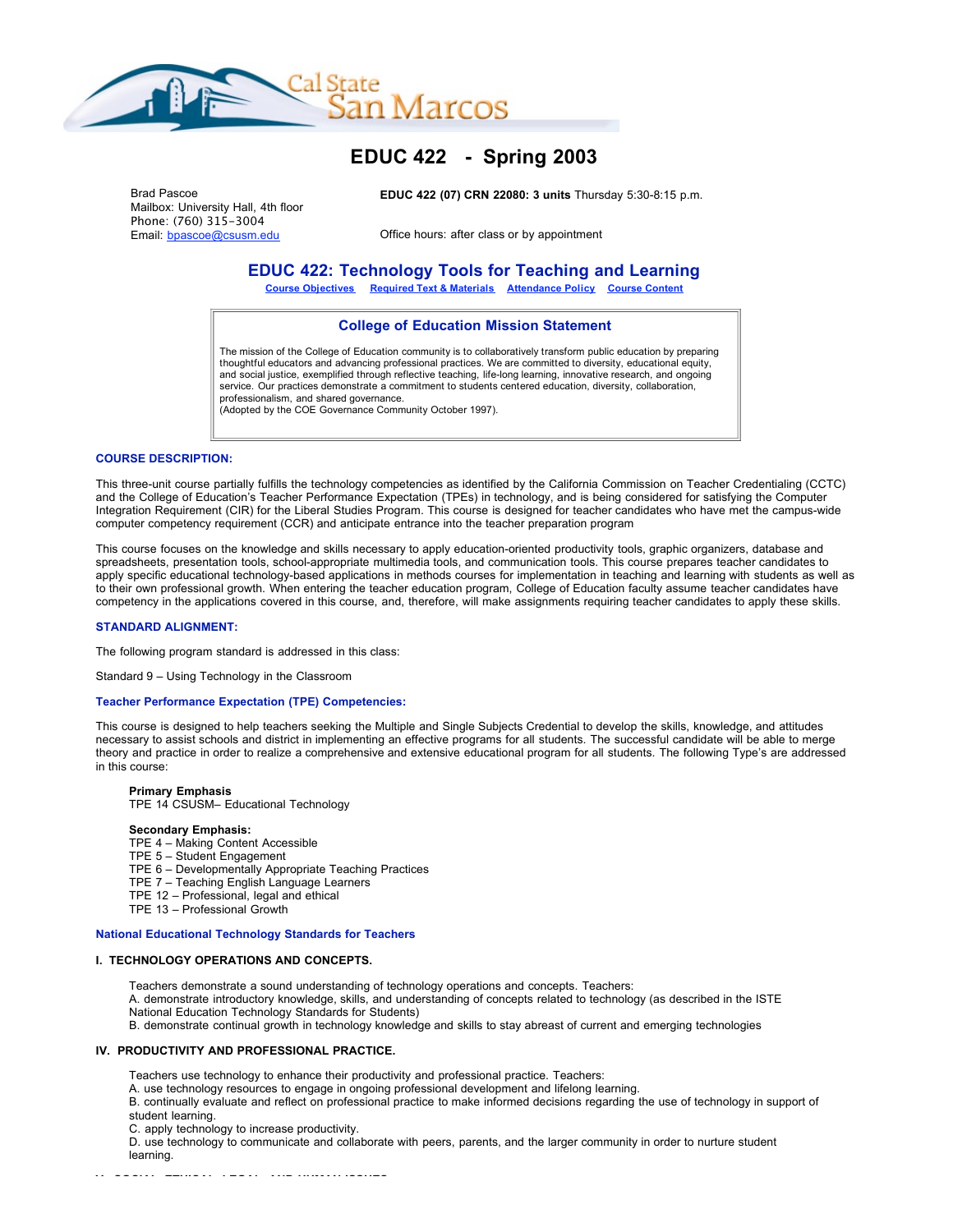#### **V. SOCIAL, ETHICAL, LEGAL, AND HUMAN ISSUES.**

Teachers understand the social,ethical,legal,and human issues surrounding the use of technology in PK-12 schools and apply those principles in practice. Teachers:

- A. model and teach legal and ethical practice related to technology use.
- B. apply technology resources to enable and empower learners with diverse backgrounds, characteristics, and abilities.
- C. identify and use technology resources that affirm diversity
- D. promote safe and healthy use of technology resources.
- E. facilitate equitable access to technology resources for all students.

#### **COURSE OBJECTIVES**:

Teacher candidates will demonstrate competency in using a set of educational technology tools that are applied in teaching and learning within the credential program and used in public school settings.

#### **PREREQUISITE**

The prerequisite for this course is completion of the campus-wide Computer Competency Requirement (CCR). This requirement can be fulfilled by successful completion of one of the following:

• Taking the CSUSM CCR assessment or equivalent course

• Completion of an approved computer literacy course at the community college level.

#### **REQUIRED TEXT AND MATERIALS**

• *Teachers Discovering Computers: Integrating Technology in the Classroom* (Shelly & Cashman) & Web site: www.scsite.com/tdc2/ This is a resources text that contains skill building information in the context of how a teacher can use the skills in teaching. There is a very information-rich, publisher-provided Web site associated with the text that provides additional practice and links to other resources.

• Zip Disk (PC formatted) - Label with your name, class # and time

• Several CD-RWs (rewrite-able CD)

• Pay for Print Card: May be purchased in Academic Hall 202

# **Optional Resources**

- *Connecting Curriculum and Technology* (ISTE) This is a volume produced by the professional association that contains the educational technology standards for students at all levels as well as sample lessons on how that standards can be implemented in teaching content. This book will be referred to in other CSUSM-COE courses. Supporting Web site www.iste.org
- Flash disk (optional)

# **ASSESSMENT**

In order to successfully complete this course, the assignments must be completed with at least at an acceptable level noted on assignment rubrics. In addition to the assignments described below, performance assessment on the teacher candidate's ability to perform tasks using the software will be assessed. Because the content of this course contributes to passage of multiple TPEs, successful completion is imperative. Failure to successfully complete this course will prohibit a teacher candidate from continuing in the program beyond the first semester. The percentage of weight of each assignment is noted next the description of the topic.

#### **COURSE CONTENT**

The following themes will be address in the process of the course. Assignments relating to demonstrating competency in operating each of the educational tools will be assessed. Descriptions of the assignments will be available on the course Web site.

#### **Theme One: Portfolio 30%**

Saving, naming and managing files Ethics and Copyright, Safety Linking to web and between documents Using Help functions Reflections ISTE standards/Teacher Performance Expectations Homework: Because of the interactive nature of the class, students will be expected to have their assignments completed and turned in on time. Late assignments will only be accepted if there are extenuating circumstances approved by the instructor.

# **Theme Two: Education Specific Software 30%**

Multimedia: PowerPoint Inspiration Kidspiration Hyperstudio Kid Pix Timeliner Variety of other software Homework: Because of the interactive nature of the class, students will be expected to have their assignments completed and turned in on time. Late assignments will only be accepted if there are extenuating circumstances approved by the instructor.

**Theme Three: Productivity & Prof Practice 30%** Internet: Searching Email Word: Formatting Excel Database